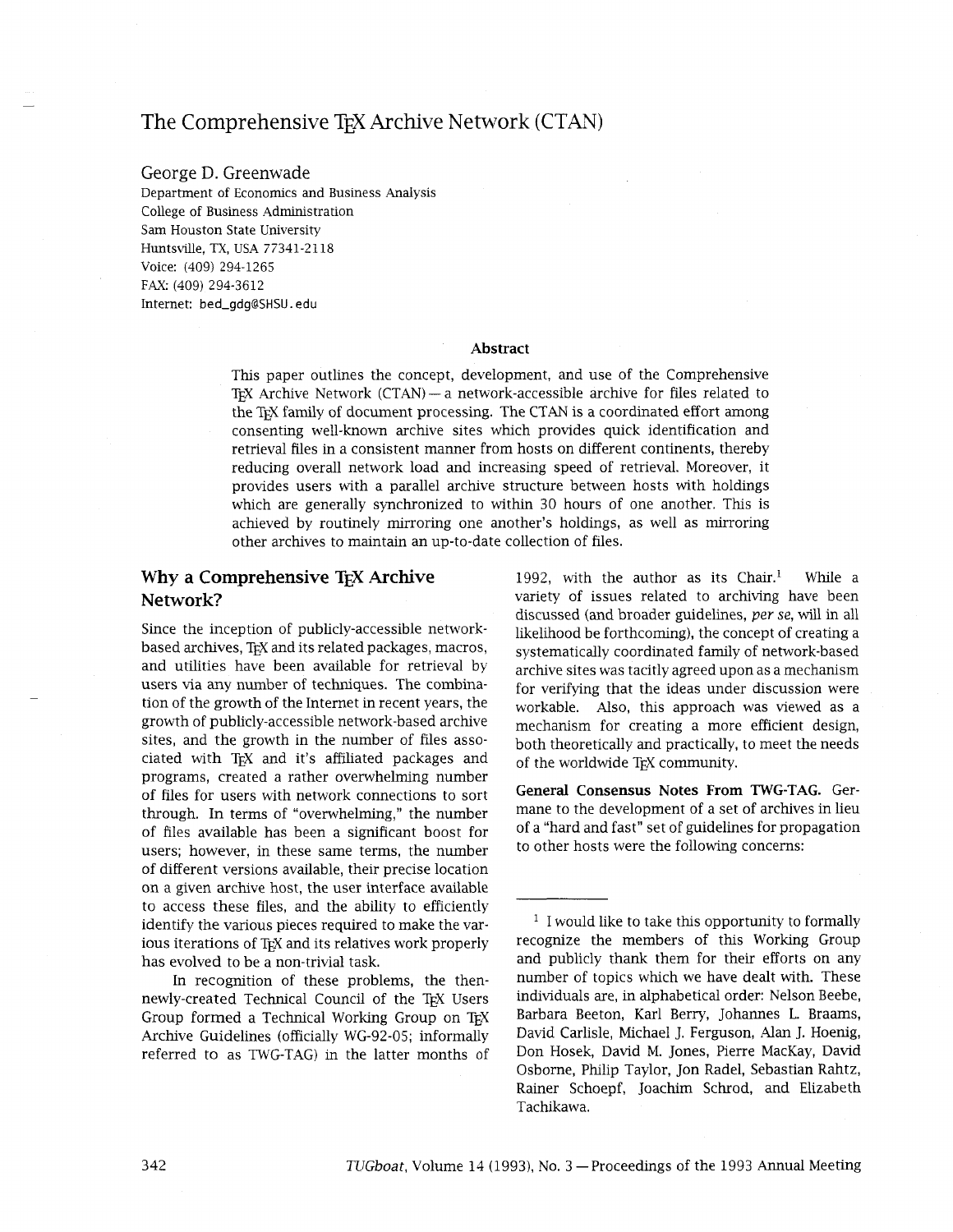- Existing archive hosts very likely have chosen **Genesis of the Design**  and utilize a structure which is politically and practically acceptable for their site.
- While the concept of the Internet's File Transfer Protocol (ftp) for a user interface was on everyone's mind, access via alternate means (primarily electronic mail and hard media) had to be considered.
- Very few hosts on the network possess a comprehensive archive of TEX-related materials; thus, a design guideline which includes all dimensions of T<sub>F</sub>X may not be proper for a specialized archive.
- Even if a set of guidelines were developed, there is no way to ensure that every site which possesses some aspect of  $TrX$  in its archive would follow them since archives are a function of local resources, support, and needs more than "network" demands.
- If a workable demonstration of the guidelines existed, more sites may voluntarily elect to follow the ultimate guidelines.
- No single site on the network possessed a canonical listing, much less collection, of the latest relevant files available; therefore, any guidelines developed would be hypothetical more than working.
- It is necessary to make the structure as flexible as possible, while at the same time ensuring that files may be easily located by users via some consistent and logical design.
- As much as foreseeably possible, the structure should be extensible into evolving network retrieval and browsing technologies, such as Gopher, Mosaic, and other developing utilities.
- It is essential that the archives support users from the variety of platforms under which TFX is available; while a given platform may be used for the archives themselves, it should not impose problems on any other platform which a user may wish to ultimately use the files on.
- At least initially, the concern was to provide a reliable archiving directory hierarchy from within the project, as opposed to a production system hierarchy. $2$

Prior to defining the CTAN directory structure, extensive discussion was undertaken by TWG-TAG regarding the optimal directory hierarchy. Compared for use were the herarchical design used on most ftp-accessible hosts now possessing a TFX archive and the flat design used by a number of mail-oriented hosts. For brevity's sake, allow it to be said that the hierarchical design was chosen. Once this decision was made, comparisons of existing archives were undertaken, primarily focusing on the holdings of three major sites $-$ Stuttgart University's ftp. uni -stuttgart. de, Aston University's TeX.ac.uk, and Claremont College's ymir. claremont. edu. The end result is a hybrid of the three directory structures, focusing on top-level directories which are somewhat mnemonically-based directory names at this level which, at least in the author's view, is pleasing.

The structure is adequately diverse so that dvirelated files (such as device drivers, dvi to output programs, and dvi viewers) are distinctly different from macros, and that macros are adequately categorized into the appropriate flavor of TFX for which they are intended. The top-level directory hierarchy is presented in Appendix A.

Conceptually, every file in the archive fits into one branch of this directory hierarchy (albeit the directory mutually agreed to by the maintainers of the hosts involved in this project). Where a file conceptually fits into more than one directory, efforts are made to ensure that the file properly appears where it should.

**Coincidences of Consequence. A** critical dimension of ths project was its timing. Two hosts were new machines; therefore, they were easily designed into whatever structure was agreed to. The main coincidences which aided the success of this project were:

- Sebastian Rahtz, who was just beginning to put together the Aston "daughter" archive at ftp . tex. ac. uk, began utilizing the directory design by following the very rough outline of the preliminary structure. Making the structure operational was a significant factor in more than a few subsequent decisions as it illustrated, in a close-to-production environment, the strengths and weaknesses of the
- Sam Houston State University was just in-

<sup>&</sup>lt;sup>2</sup> Please note that the concerns above are those then-tentative hierarchy.<br>
perceived by the author as the majority opinion and  $\bullet$  Sam Houston State Un are not necessarily those of the TWG-TAG, nor are stalling its first Unix-based host and learnthey necessarily those of any one given member of ing its idiosyncrasies; however, its use as an the TWG-TAG.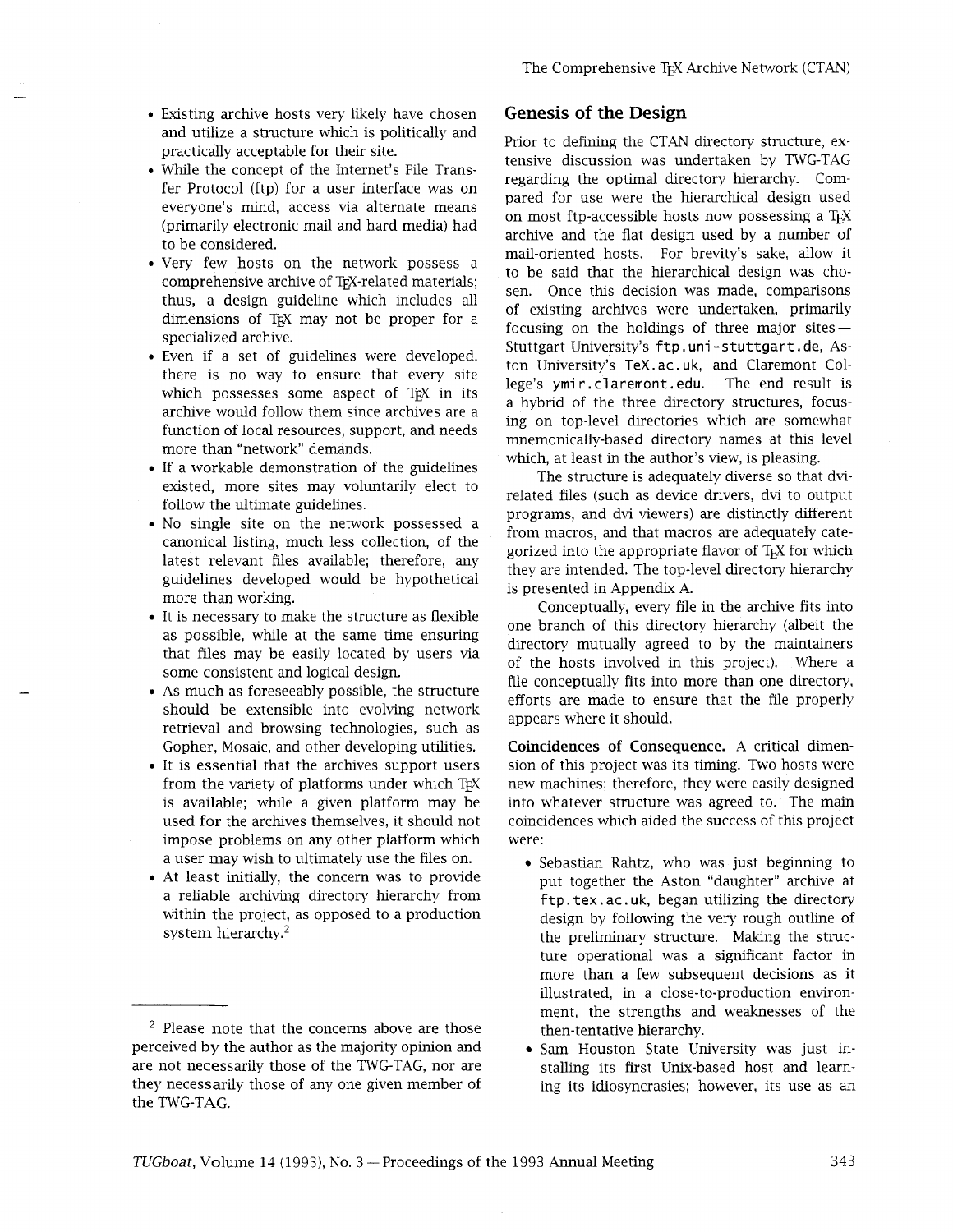archive host was established soon after its installation. This was a preferable choice for an archive host over SHSU's more established ftp host, Niord. SHSU .edu, as it ran a comparable software to the other two hosts, and was configurable for use as a mirror.

- David M. Jones had just released the first version of his index of TFX and LHFX macros, providing the TWG-TAG with a relatively comprehensive listing of files, their authoritative location, current version, and other critical information.
- Joachim Schrod's mirroring software for Unix hosts (which the CTAN hosts utilize) was being upgraded. Joachim was able to quickly address a few specific problems resulting from its massive use.
- Nelson Beebe was developing a few new extensions to the ftp server software which was adopted for use. Significant contributions were his definitions which allow users to retrieve recursive ZIP and Z00 archives of directory holdings.
- A bug was located in the adopted ftp server software. This led to the new release of the ftp server software, resulting in a much nicer interface, easier management, and more generic installation as compared to prior versions. In essence, while each host is unique in architecture, the configurations are virtually parallel, as are most features available to users.
- Karl Berry further extended his somewhat standardized Unix TEX directories and installation. While this has yet to play a significant role in design, it provides significant future extensions to the services of the CTAN.
- The University of Minnesota upgraded the facilities and functions of its Gopher software. This interface now serves as an alternative access method to the CTAN at Aston and SHSU.
- Significant enhancements to the ZIP utilities by the Info-ZIP team were released. This is a major item of concern as it allows for a platformindependent mechanism for the archival of files held within the CTAN collection. In essence, when combined with Nelson Beebe's extensions, this feature allows users on virtually any platform to retrieve recursive directory holdings, then convert them to the operating system specific needs which they confront.

By no means is this a complete listing of all coincidences of consequence to the project $$ suffice it to say that without a number of apparently disjoint and unrelated projects coming to fruition at approximately the same time, this project would likely still be in its planning stages.

# **The CTAN Hosts**

By now, you're very likely asking where these hosts are on the network. The present CTAN hosts and their root CTAN directories are:

| ftp.uni-stuttgart.de | /pub/tex/     |
|----------------------|---------------|
| ftp.tex.ac.uk        | /pub/archive/ |
| ftp.shsu.edu         | /tex-archive/ |

Based at Stuttgart University (Germany),<sup>3</sup> Aston University (England),<sup>4</sup> and Sam Houston State University (United States), $5$  respectively.

Whde the designs of the consulted archives were largely congruent, there were some modifications when compared to all existing archives. Rainier Schoepf, TEX archive manager at Stuttgart's ftp. uni -stuttgart . de, was fully agreeable to modifying the directory structure there based on the recommendations which were developed. While it was clear that the changes would impose short run problems for users of his collection and potential problems in the management of his site's mirroring of packages, he was in agreement that the long term benefits to the TEX community of a well-known and specified structure outweighed any short term impact. Also, as the other two hosts involved were new to the network, being able to plan for the inclusion of an existing large and active archive from the start was a real benefit, especially since it had a mirroring structure already in place and the site was mirrorable by other sites.

 $5$  In addition to the administration of the institution, thanks are extended to SHSU's Computer Services Division, which has been more than forthcoming in support and access as this archive has evolved. Additionally (and especially), thanks are extended to SHSU's College of Business Administration for its continued interest in and support of ths project.

 $3$  In addition to the administration of the institution, thanks are extended to DANTE, the German speaking T<sub>F</sub>X Users Group, for their archival support and leadership role in maintaining this archive.

 $4$  In addition to the administration of the institution, thanks are extended to the UK TEX Users Group for their archival support and leadership role in the development of their original archive, as well as in the creation and development of this new archive host.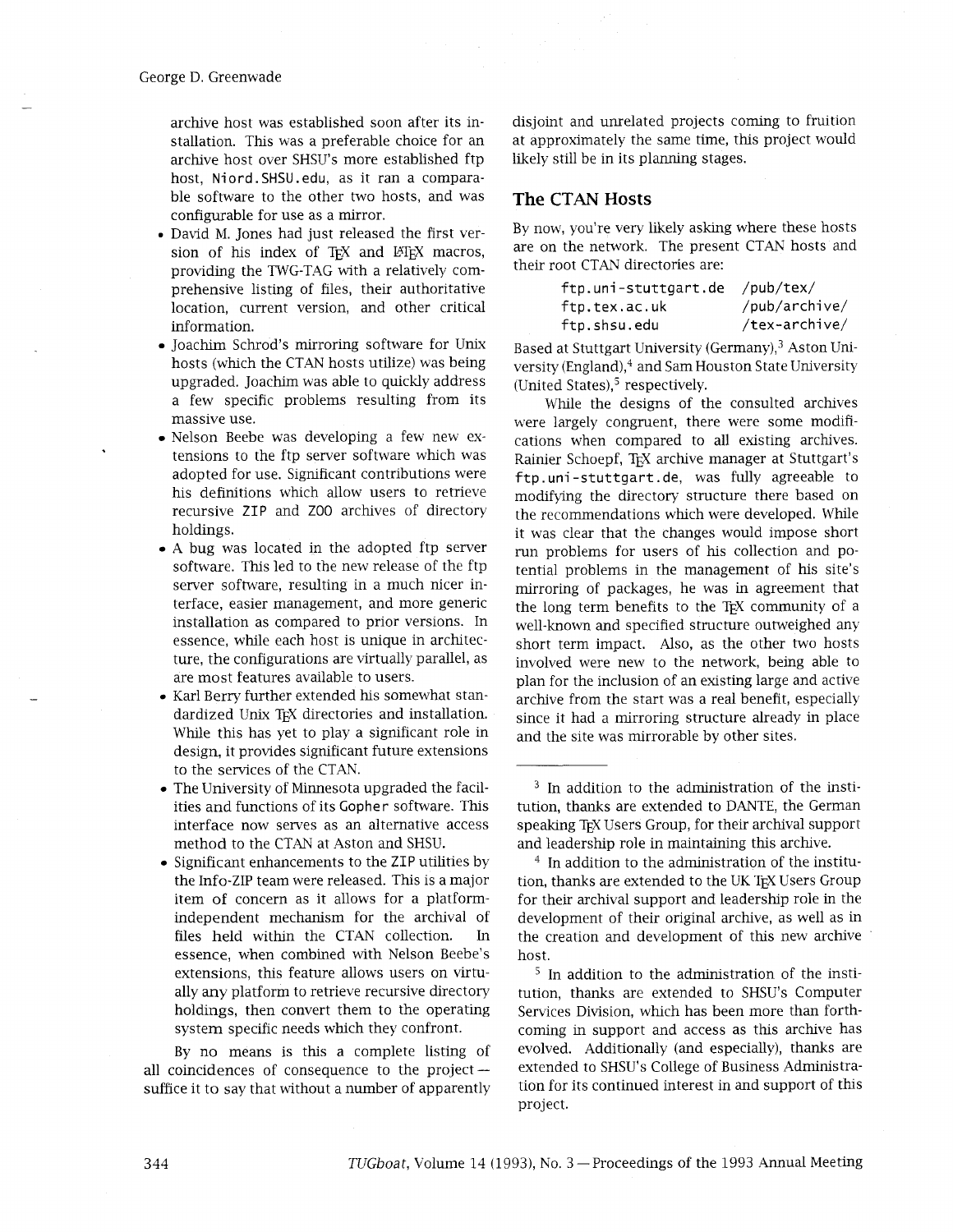# **What's Available**

As noted in the name selected for these hosts, the Comprehensive TEX Archive Network, the collections available are about as comprehensive and timely as humanly possible. Do these hosts have "everything"? The truthful answer is that they probably do not and probably never will  $-$  but they are and will be about as comprehensive a collection as can be arranged. As sites possessing relevant files and packages are identified, one of the CTAN hosts will include them in its mirroring passes; from there, the files will then propagate to the other CTAN hosts. Presently, there are about 790 megabytes of files available in the /tex-archive/ directory tree on ftp. shsu. edu. It would be expected that the collections in the TEX archive area on the other two hosts would be virtually identical.

**How It Is Achieved.** The synchronization between hosts is handled within a "mirroring" program whereby files on one host are propagated to the other hosts of the CTAN. The variant of mirroring used by the CTAN hosts is a modification of a family of perl scripts written by Joachim Schrod. $6$ 

Conceptually, the process entails three major points. First, hosts where files are authoritatively available for retrieval are mirrored inbound by a selected CTAN host. This CTAN host locates these files in a pre-specified area of the collection. Second, users may contribute files to a given CTAN host by uploading their files into an "incoming" area on any given CTAN host. From there, the local CTAN administrator moves these contributions into the CTAN hierarchy. Finally, the CTAN hosts mirror one another on a routine basis to collect all new files which have entered the collection at the mirrored host. In all, about one gigabit of files are referenced daily by the mirroring processes in order to maintain accuracy, timeliness, and correctness of holdings.

# **Existing User Interfaces**

As noted throughout this paper, the Internet's File Transfer Protocol (ftp) is supported at the moment for a user interface. There are three other interfaces for a user interface. There are three other interfaces<br>which should be recognized — Gopher, mail, and which should be recognized — Gopher, mail, and<br>hard copy — as these are important to users which prefer to utilize them.

ftp. The ftp interface utilized by each CTAN host is the "wuarchive  $ftpd$ " program.<sup>7</sup> In addition to the normal ftp commands a user would expect, these hosts support a variety of additional useful functions, such as locating a file, creating ZIP, ZOO, and Unix tar archives on-the-fly, automatic compression of files on-the-fly, and a few other features. As these features may be modified, the best policy is to consult any files named README in the default directory at login.

**Gopher.** Two of the CTAN hosts, ftp. tex. ac. uk and ftp. shsu. edu are configured for Gopher access. The Internet Gopher, developed by the University of Minnesota, provides users with a menu-driven interface for transactions. Users may view and retrieve files in a fashion somewhat more friendly than ftp. Also, the Gopher menus presented do not necessarily represent files actually available at a site; instead, the client/server relationship utilized allows for servers to point to information stored elsewhere, which users are automatically connected to by simply selecting a menu entry.8

Pointing the Gopher client directly to the Gopher server on ftp.tex.ac.uk is the preferred method for access to the Aston CTAN archive; Gophering to SHSU's "front door" Gopher server on Ni ord. SHSU . edu is the preferred method to access SHSU's CTAN archive. In addition to the archives themselves, a variety of T<sub>EX-related</sub> files and services are available on each host. Sample menus from each are provided in Appendix B.

Mail. At the moment, no agreed-to mail interface has been installed on all hosts. The ftpmail program will be used and ths will be documented better in a future article scheduled for *TEX and TUG* News discussing user interfaces to the CTAN hosts. $9$ 

**Hard Copy.** Sebastian Rahtz has already made arrangements and compiled a hard copy of the CTAN archives for CD-ROM distribution. The distribution

 $6$  The program itself is available in the archivetool s/mi rror/ directory of the CTAN hosts.

 $<sup>7</sup>$  This program is available in the directory</sup> archive-tool s/ftpd/mi rror/ on the CTAN hosts. It is the classic ftp server/daemon utilized by Washington University in St. Louis, Missouri (USA) for their massive collection of files.

<sup>&</sup>lt;sup>8</sup> Gopher clients are available for a wide variety of platforms. Sources for most platforms are available in the directory archive-tools/gopher/ on the CTAN hosts.

 $9$  Sources for the ftpmail service are available in the directory archive-tools/ftpmail/ on the CTAN hosts.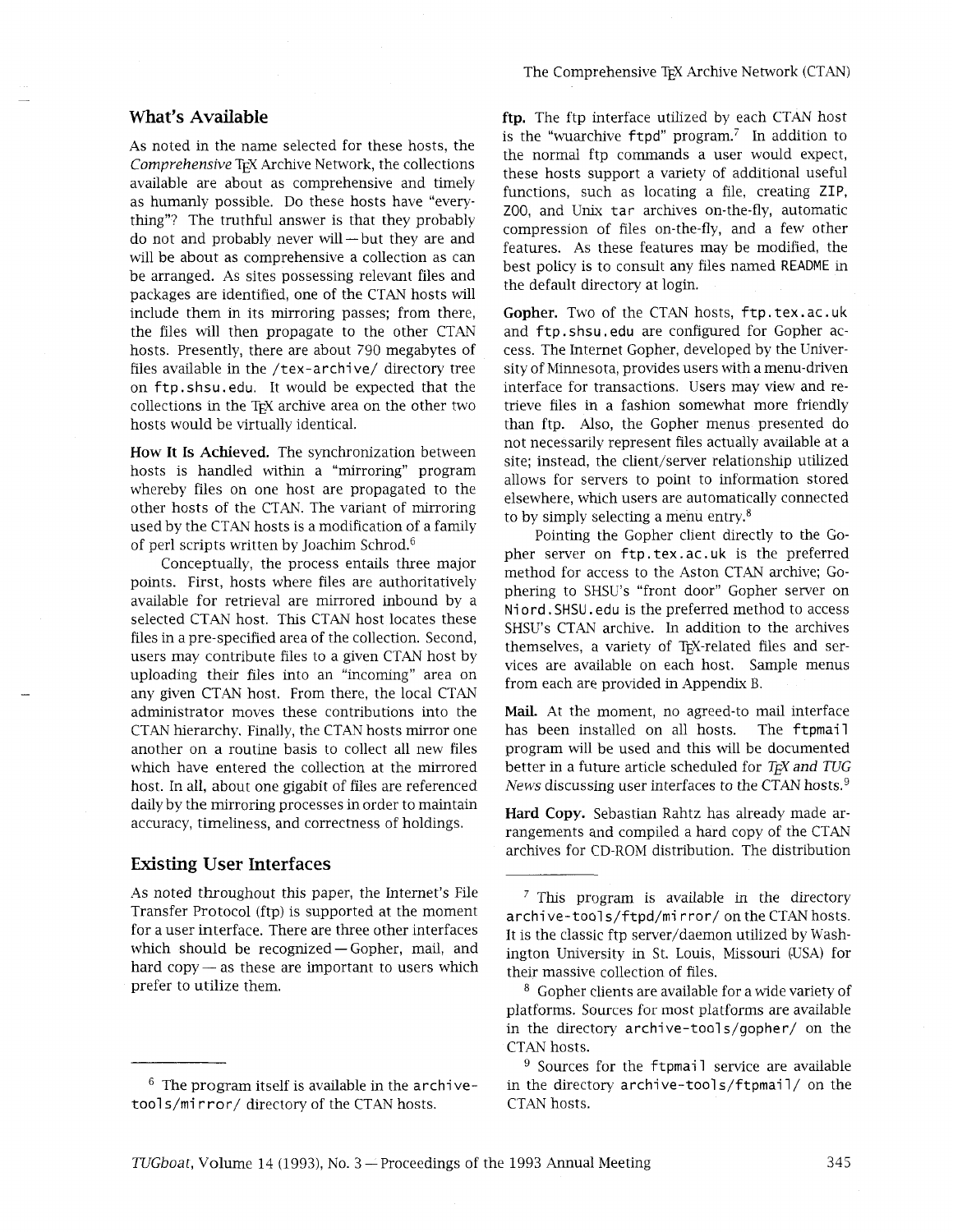is available from Prime Time Freeware. The first version of this file set is already available and it is to be routinely updated to reflect changes made to the archives.

## **Aspects for Authors**

While the process of mirroring and uploading provides a rough and ready mechanism for acheving the reliability of the CTAN, authors should be aware of a few dimensions. At the moment, no specific guidelines exist on these topics, so please view the following as personal views which will, in time, be discussed.

File Headers and Checksums. Nelson Beebe has developed a package written as an Emacs Lisp file which creates "standardized" file headers.<sup>10</sup> These headers, while clearly consuming space within the archive, provide valuable information which users and archive maintainers may refer to quickly. Moreover, these file headers provide valuable indexing information which may be blended into existing indices, such as David Jones' heroic effort. An example file header taken from a contributed LATEX style option is provided in Appendix C.

Optionally included in these headers is a "checksum" option, which is of significant benefit whenever files are transferred electronically to verify correctness. The preferred is Robert Solovay's CWEB-based program which, with the assistance of Nelson Beebe, has been ported to a number of operating systems.ll

Location of Files. It would behoove authors who maintain authoritative file set(s) on network hosts which are ftp-accessible to contact me so that arrangements may be made to mirror these files into the CTAN collection. Without a doubt, the ability to mirror files into the CTAN hierarchy is the least painful and most efficient method available as human intervention arises mainly in the review of the logs of the mirroring session. If an authoritative host is identified, its holdings will automatically be included when the site is referenced. In this way, additional copying to additional hosts for propagation will not be needed. Moreover, you will ensure that the latest versions are available for public consumption.

Directory Suggestions. Although it is well-specified, no official designation of the CTAN directory structure now exists. However, it is advisable for maintainers of authoritative files and packages to consider the utilization of the CTAN hierarchy, if at all possible. In this manner, the author will be able to envision how the archive is laid out for the end user. Also, if this structure is used, especially on Unix-based hosts, proper linkage to related files may be used. At the moment, one of the most wasteful uses of the CTAN directory contents are the multiple copies of files which authors elect to include. For example, as of 1 July 1993, approximately 27 copies of the  $MFX$  macros exist in the archive $$ only one of which (in macros/latex/distribs/) is authoritative. With linking, the mirror simply calls in the link and the latest versions of related files (from their well-specified directory) will be delivered to users.

# **Getting a File into the CTAN Without Mirroring**

If mirroring is not practical (either because of inability to mirror a host, lack of a public ftp area in which to place a file, lack of ftp altogether, the contribution is a small number of files, or any other reason), authors can still easily get files included into the CTAN with electronic mail or via anonymous ftp.

Electronic Mail. To submit a contribution via electronic mail, use the address:

CTAN-Mgr@SHSU.edu

or

#### CTAN-Mgr@SHSU.BITNET

including the file in whatever manner is feasible (encoding of executables, splitting of files, indicating within a single post with multiple files where to "cut", etc.). In these cases, checksums are ideal as it provides verification that the file received for archiving purposes is indeed the same file which the author intended for inclusion. A brief note describing the contribution is very appreciated. As soon as the contribution has been processed into the CTAN, the submitting author will be notified via return electronic mail.

Anonymous ftp. To submit a contribution via ftp, connect to one of the CTAN hosts with an ftp client. When prompted for a username, type "anonymous" (all lowercase; without quotes) and use your complete electronic mail address as your

 $10$  This package is available in the archivetool s/fi 1 ehdr/ directory of the CTAN hosts.

 $11$  This package is available in the archivetool s/checksum/ directory of the CTAN hosts.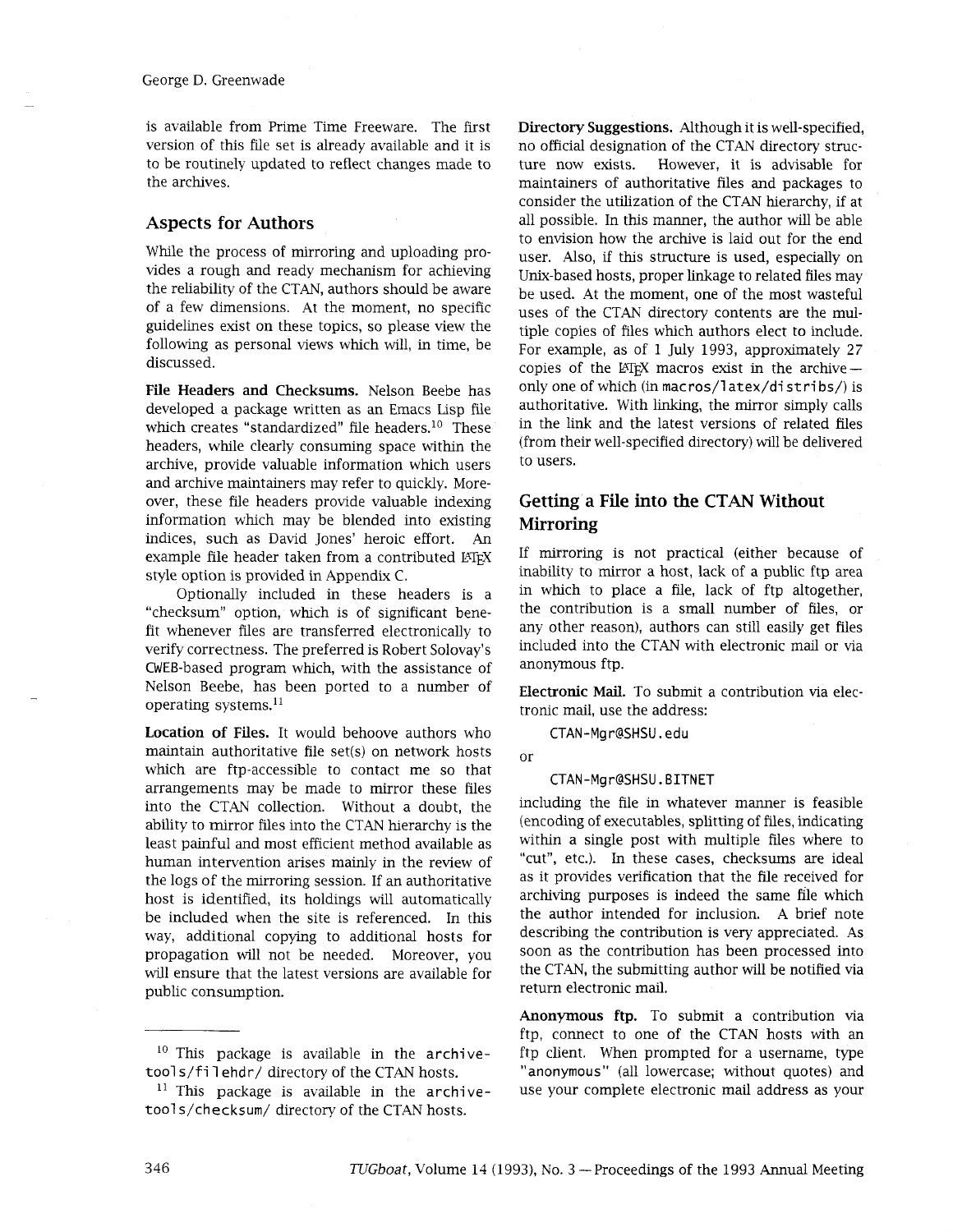password. The Aston and SHSU CTAN hosts support the /incoming/ directory for contributions (uploads) of files; the Stuttgart CTAN host supports the /soft/incoming/tex/ directory for contributions of TEX-related files. Once connected, a typical upload session would look like:

| cd <appropriate area="" incoming=""></appropriate> | $\pm 1.$          |
|----------------------------------------------------|-------------------|
| mkdir <your directory="" name=""></your>           | $\mathbf{1}$ 2.   |
| cd <your directory="" name=""></your>              | 113.              |
| $[binary \mid \text{ascii}]$                       | 1!4.              |
| $[m]$ put your file(s)                             | 11.5 <sub>1</sub> |

ignoring everything beginning with and to the right of !! above. Each step represents:

- 1.  $cd -$  change directory to proper incoming area (see above).
- 2.  $m$ kdi $r m$ ake subdirectory (optional), which is especially nice to retain together multiple files contributions which are intended to stay together; you may use any your directory name you please.
- 3.  $cd$  change to the directory you just created so you may use it.
- 4. binary or ascii  $-$  just to be safe, it's always best to verify the intended transfer mode (binary or asci i) prior to transfer.
- 5.  $[m]$  put  $-$  use standard ftp put or mput command to place your files in the incoming area.

# **Future Directions**

While the CTAN hierarchy and holdings between its hosts are relatively stable at present, this does not imply that the project is completed. Topics for potential extension are:

**1. The creation of on-demand "kits".** At present, the systems/ directory hierarchy includes sets of packages intended for system-specific installation. One very serious potential problem with these file sets is that they are not automatically updated when new files are introduced to the archive. For example, some of the system-specific installations include prior versions of macro sets (generally, the LATEX macros in these file sets are outdated), drivers (such as the rapidly changing dvips), or other dimensions of the included software. This implies that users retrieving these file sets, while able to install T<sub>F</sub>X, have to immediately return to the archives to upgrade their systems.

An alternative to the present process would be for servers to have the capability of creating on-demand up-to-the-minute "kits" for platformspecific installations. However, specific design features for this functionality must be developed.

**2. The use of a non-ftp mirroring mechanism.** At present, the mirroring mechanism used by the CTAN hosts suffice for its use. However, ftp is not an efficient mechanism for moving the quantity of files involved in this project. A much preferable solution would be the use of some alternate protocol which allows for verification and automatic updating of all hosts in the CTAN.

**3. Addition of other CTAN hosts.** At present, the workload of the three hosts involved in this project is non-trivial. Essentially, the eastern side of the Atlantic is served by two hosts, while North America is served by a single host. The present configuration of hosts lends itself to easy extension to another North American host to service the Americas, as well as a Pacific-based host to serve Asia, the Pacific Rim, and the Southern Hemisphere. Simply creating a mirror of one of the existing CTAN hosts in these regions, with no additional network responsibilities, would be more than acceptable.

**4. Automation of archival information.** While the CTAN possesses the most comprehensive collection of TEX-related materials, one very dissatisfying aspect remains. This problem area lies in the collation of information which is quickly retrievable (even by the archivists themselves) which points to related files, required files, version requirements, authoritative location of files, listing of most recently added files within an area, etc. The mirroring process is marvelous at collecting files; however, without proper and somewhat standardized documentation of each component of the archive, tracing problems may prove to be painful.

prove to be painful.<br>At present, David Jones' index of macros — a At present, David Jones' index of macros—a<br>wholly volunteer effort—exists and serves this function admirably within the context of macros. Additionally, the "Frequently Asked Questions" (FA0 files from the USENET newsgroup comp . text. tex provide more information on other selected aspects which are included in the collection. However, the fact that these are volunteer efforts, as well as the fact these only cover a microcosm at a point in time of the complete and rapidly changing archive, is troubling.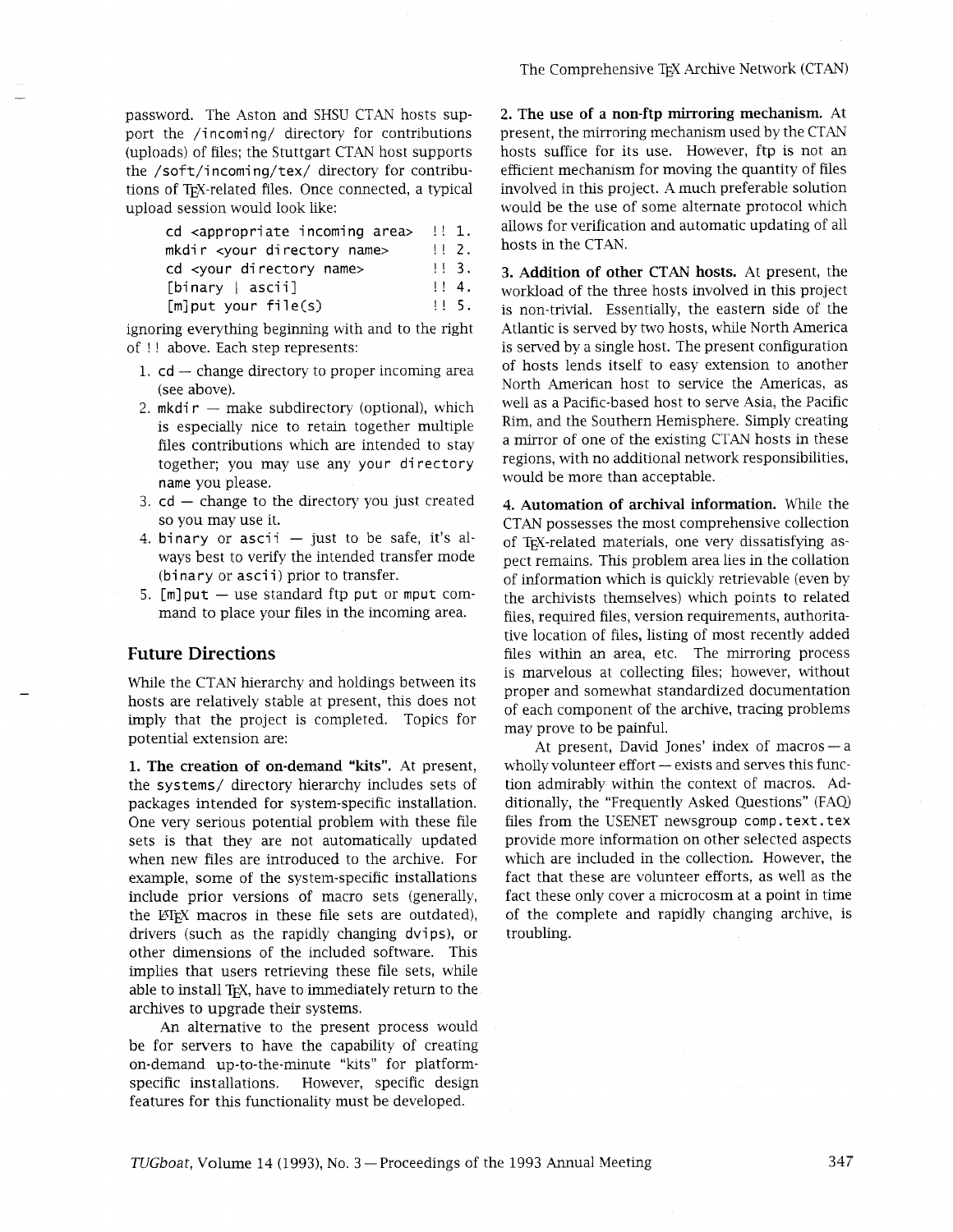## **Appendix A**

#### **The Top-Level Directory Hierarchy**

Once into the CTAN host's root area, the following directory herarchy is presented:

archi ve-tool s/ bibliography/ digests/ documentation/ dvi ware/ fonts/ graphi cs/  $he1p/$ indexing/ 1 anguages/  $10$ ca $1/$ macros/ mi sc/ support/ systems/ web/

In brief, the contents of these directories include:

archive-tool s/ contains the various archiving tools which users may find useful. bibliography/ contains bibliography-related files, such as BETEX. digests/ contains back issues of TEX-related periodicals. documentation/ contains files and tutorials which document various aspect of TpX. dvi ware/ contains the various dvi-to-whatever filters and drivers. fonts/ contains a collection of fonts, both sources and pre-compiled. graphics/ contains utilities and macros related to graphics. he1p/ contains files which provide an overview to the archive and the TEX system. indexing/ contains utilities and related files for indexing documents. 1 anguages/ contains non-English related implementations of TEX. local/ contains local site-specific files - not of general interest. macros/ contains macros for TEX and its derivatives in unique subdirectories. mi sc/ contains files and programs which cannot otherwise be catalogued. support/ contains files and programs which can be used in support of T<sub>EX</sub>. systems/ contains complete system setups, organized by operating system. web/ contains WEB-related files and utilities.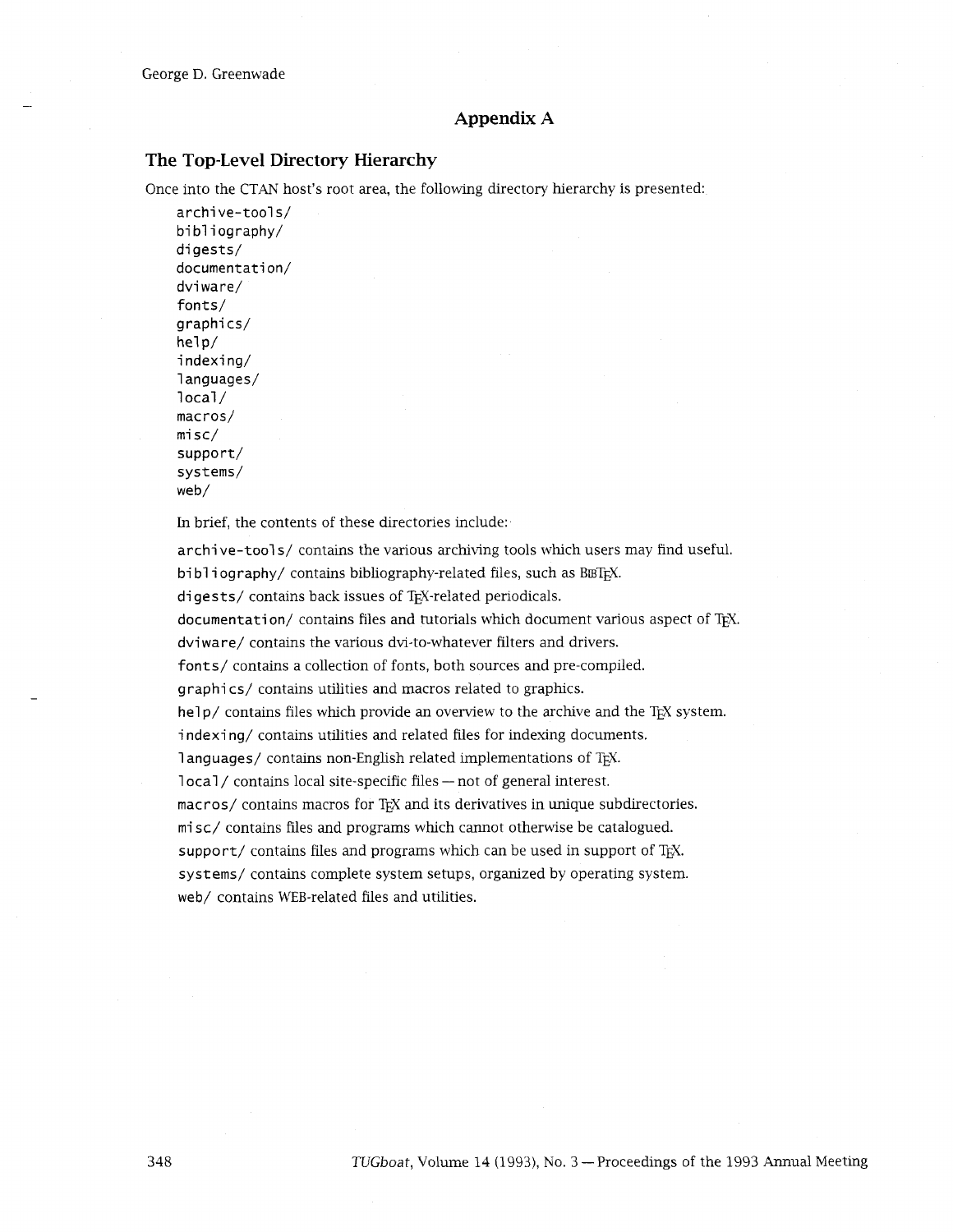## **Appendix B**

#### **Gopher Menus from Aston and SHSU**

The menus for the CTAN archives via Gopher as of the time of ths paper are provided below. For ftp. tex. ac. uk the Gopher menu structure appears as:

The menu's for the CTAN archives via Gopher as of the time of this paper Root gopher server: ftp.tex.ac.uk

- 1. UK TeX Archive/
- 2. Aston University/
- 3. Minnesota Gopher root/
- 4. Archaeology/
- 5. Archie <?>
- 6. Font Samples/
- **7.** General WAIS databases/
- 8. Looking things at AMS <TEL>
- 9. Veronica (search menu items in most of Copherspace)/
- 10. World Wide Web (Hypertext fra CERN) <TEL>

and selecting item 1. from this menu yields:

#### UK TeX Archive

- 1. We1 come.
- 2. Archive directory/
- 3. Indexed FTP (Directories names only) of UK TeX Archive.
- 4. Indexed FTP of UK TeX Archive.
- 5. Indexed access to archive hierarchy <?>
- 6. Other Archives/
- 7. TeX Font Samples/
- 8. UK-TeX.
- 9. WAIS database: TeX --- list of FTP sites with TeX material <?>
- 10. WAIS database: TeX Frequently Asked Questions (UK specific) <?>
- 11. WAIS database: TeX index of styles and macros (by David Jones) <?>
- 12. WAIS database: The TeX Book <?>
- 13. WAIS database: back issues of TeXhax, 1986 -- <?>
- 14. WAIS database: back issues of UKTeX newsletter **<?7**

Selecting item 2. from this menu yields the directory hierarchy described in Appendix A.

*TUGboat, Volume 14 (1993), No. 3 – Proceedings of the 1993 Annual Meeting*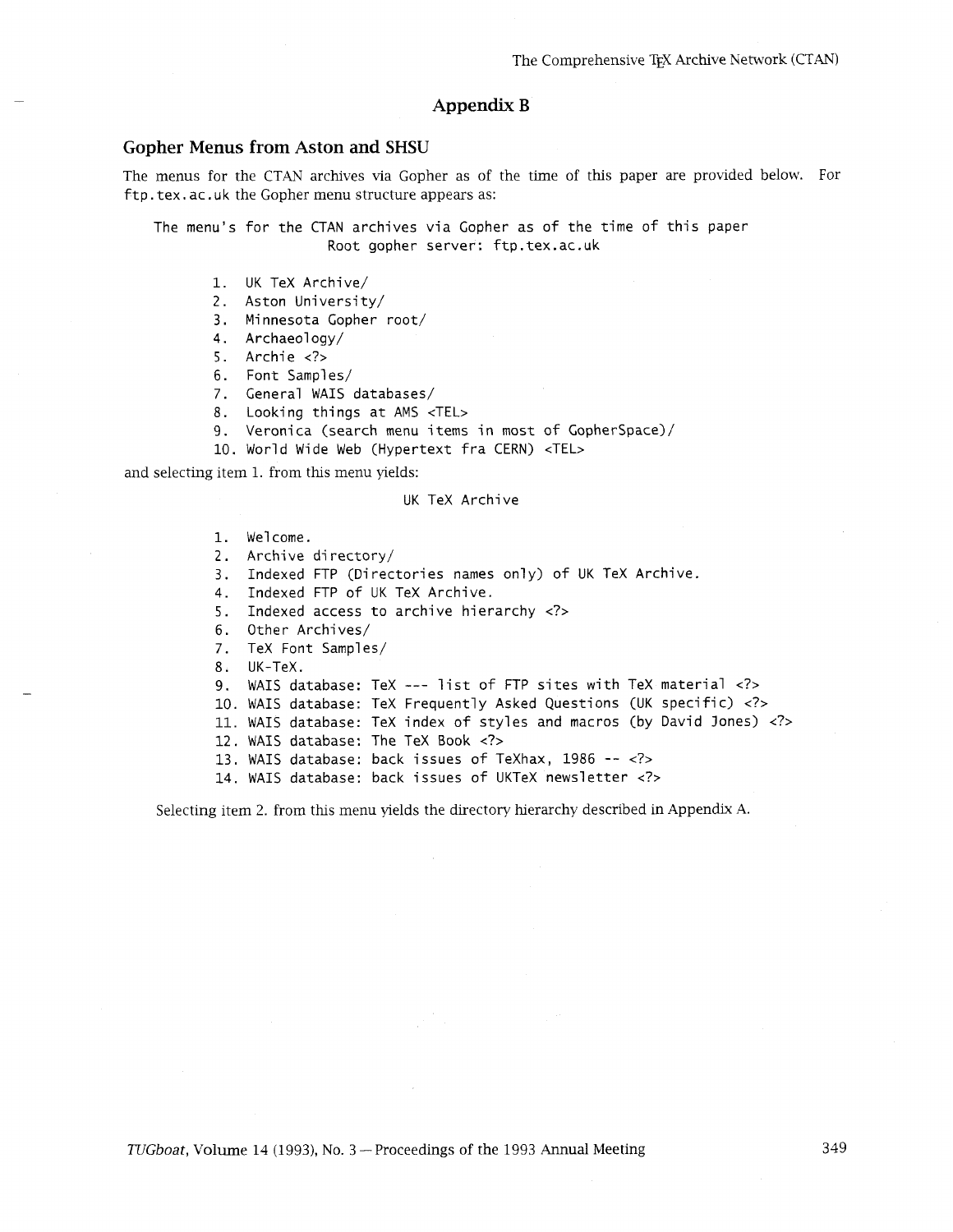#### For Niord. SHSU. edu the Gopher menu structure appears as:

#### Root gopher server: Niord. SHSU. edu

- 1. About the Sam Houston State University Gopher.
- 2. Customizing the Print command at SHSU.
- 3. All the Gopher Servers in the World/
- 4. Chronicle of Higher Education "EVENTS in ACADEME"/
- 5. Economics (SHSU Network Access Initiative Project)/
- 6. Internet Information/
- 7. LaTeX3 Public Document Library/
- 8. Libraries, Periodicals, References, etc./
- 9. Minnesota Gopher (Mama Gopher; get \*your own\* clients here!)/
- 10. SAMINFO -- Sam Houston State University Information System <TEL>
- 11. TeX-related Materials/
- 12. Thesaurus and Dictionaries/
- 13. USENET News (from Oakland University)/
- 14. VMS Gopher-related file library/
- 15. Veronica (search menu items in most of GopherSpace) /
- 16. Weather Forecasts (National Weather Service; US)/
- 17. Weather Underground (University of Michigan) <TEL>
- 18. anonymous ftp archives on ftp. shsu. edu/

and selecting item 11. from this menu yields:

#### TeX-related Materials

1. Comprehensive TeX Archive Network (CTAN) at SHSU/

2. UK TeX Archive/

3. Archives of INFO-TeX/ctt-Digest (comp.text.tex)/

4. EconBib (LaTeX/BibTeX styles for economics)/

5.  $...$   $...$   $...$   $FAQs$ , REFERENCE and PRIMERS .  $...$ 

- 6. FAQ for comp. text. tex (text and WAIS indexed)/
- 7. FAQ Supplement for comp.text. tex (text and WAIS indexed)/
- 8. TeX-Index (text and WAIS indexed)/

9. FAQ for comp.fonts (text and WAIS indexed)/

- 10. The Canonical list of MetaFont fonts.
- 11. A Gentle Introduction to TeX
- 12. Components of TeX/
- 13. Essential LaTeX/
- 14. MetaFont for Beginners.
- 15. NFSS in the Context of LaTeX
- 16. ?:. \*. RELATED FILES .\*. ;':.
- 17. LaTeX3 Public Document Library/
- 18. Literate Programming Library/

Selecting item 1. from this menu yields the directory herarchy described in Appendix A.

350